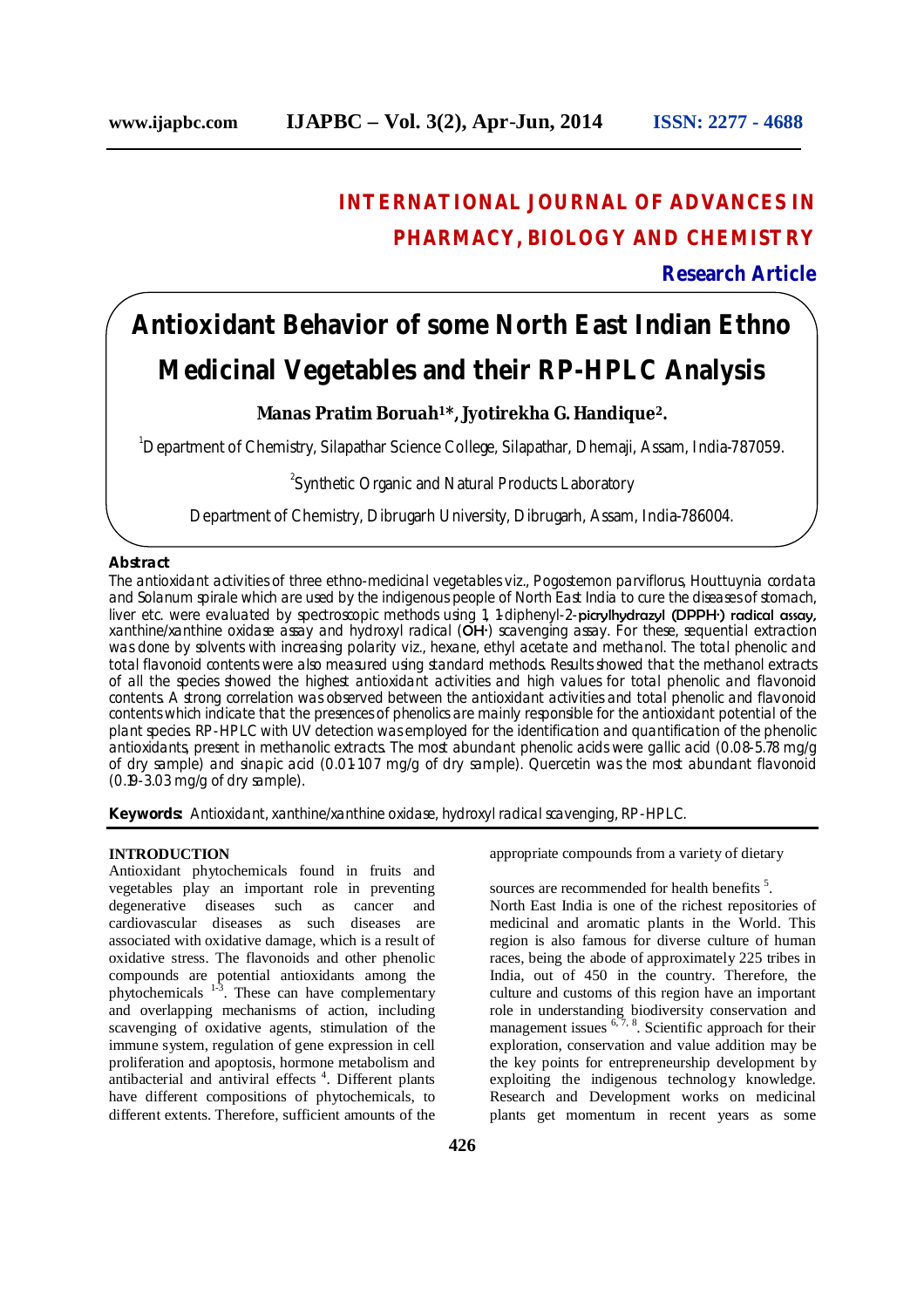synthetic drugs are reported to have adverse side effects. However, more research is needed to evaluate their bioactivities or pharmacological effects. The objectives of the present study were to determine the antioxidant activity, total phenolic and total flavonoid content of the different extracts of three ethnomedicinal vegetables of North East India. In addition, a correlation between them was also studied. The plants under study are listed in Table 1, with details.

## **MATERIALS AND METHODS**

*Plant materials and chemicals:* The plant materials were collected from their natural habitats from nearby areas of Dibrugarh University, Dibrugarh, Assam. One of the plant viz., *Solanum spirale* was collected from Dibong, Arunachal Pradesh. Voucher specimens (*P. parviflorus*: DCH-24, *H. cordata:* DCH-25, *S. spirale*: DCH-26) were deposited at the Herbarium of the Department of Chemistry, Dibrugarh University, Dibrugarh, India. 1, 1 diphenyl-2-picryl hydrazyl (DPPH), (+)-catechin, gallic acid, kaempferol, quercetin, sinnapic acid, protocatechuic acid, 3-hydroxy coumaric acid, gentisic acid, caffeic acid, thiobarbituric acid, ethylenediamine tetra acetic acid (EDTA), xanthine oxidase, nitrobluetetrazolium (NBT) were purchased from Sigma Chemical Co. (MO, USA). Folin-Ciocalteu reagent, hydrogen peroxide, L-ascorbic acid and trichloroacetic acid; methanol, acetonitrile, water a nd acetic acid (HPLC grade) were obtained from Merck Co. (Germany). All other chemicals used were of analytical grade.

*Preparation of crude plant extracts:* The plant materials were cut into small pieces, shade dried for about a week and then crushed to make coarse powder. The dried powder was extracted with *n*hexane, ethyl acetate and methanol using a Soxhlet apparatus. The extracts were concentrated under reduced pressure with the help of a rotary vacuum evaporator. The residues were used to carry out radical scavenging assay.

*Free radical scavenging activity: DPPH Assay:* The scavenging activity of DPPH by the different plant extracts was determined by a slightly modified spectrophotometric method of Brand-Williams<sup>9</sup>. A solution of DPPH in methanol was prepared daily, before UV measurement. From this stock solution, for each measurement, 0.2 mL of DPPH solution was made up to 3 mL by adding methanol to make a test solution (0.07 mM). The absorbance of the test solution was recorded at 517 nm. Antioxidant activity of the plant extract was studied by adding 0.1 mL of

the stock solution of the extract to a test solution of DPPH. The solution was shaken well and incubated in the dark for 30 minutes at room temperature. The decrease in absorbance was measured at 517 nm and was compared with a control of methanol in a Hitachi UV-visible spectrophotometer. The percentage inhibition of the radicals due to the antioxidant properties of the plant extract was calculated using the formula:

Inhibition (%) = (Acontrol - Asample)/Acontrol  $\times$  $100$  ----  $(1)$ 

*Superoxide anion radical scavenging activity: NBT/XO assay:* The method of Kirby and Schmidt was used  $2, 10$ . Reagents were prepared in 50 mM KH2PO4-KOH buffer, pH 7.6. The reaction mixture contained 20 μL 15 mM Na2EDTA (pH  $7.6$ ), 30 μL of 3 mM xanthine, 1 mL of 0.6 mM NBT, 500 μL of xanthine oxidase solution (1 U in 10 mL buffer) and 100 μL of plant extracts in buffer (a diluted sonicated solution of 10 mg /250 mL buffer) or 150 μL of KH2PO4-KOH buffer (as control). The reaction was initiated by the addition of xanthine oxidase at 37°C and superoxide anion radical  $(O_2^{\star})$  production was evaluated spectrophotometrically by monitoring the reduction of NBT to nitro blue diformazan at 560 nm. Results were expressed as a percentage of inhibition of the superoxide radical calculated by equation (1).

*Hydroxyl radical (OH• ) scavenging activity:*  Hydroxyl radicals were measured by the deoxyribose method <sup>11, 12</sup>. Hydroxyl radicals generated by ferricascorbate-EDTA- $H_2O_2$ , which attacks on deoxyribose to form products called thiobarbituric acid reactive substances (TBARS), which upon heating with TBA at low pH yield pink chromogen. The hydroxyl scavenger, when added, competes with deoxyribose for hydroxyl radicals and decreases TBARS formation and pink chromogen. The reaction mixture containing 10mM deoxyribose, 10mM ferric chloride, 1mM EDTA, 1mM ascorbic acid and 10mM  $H_2O_2$  in 50mM phosphate buffer pH 7.4 was added 100 µl of plant extracts. After incubating for 30 min at 37°C, the reaction was added to 1ml of 10% trichloroacetic acid and 1ml of 1% TBA to yield a final volume 3ml. The reaction mixture was kept in a boiling water bath for 30 min., cooled and the absorbance was measured at 532 nm. Scavenging action was expressed as percentage of inhibition of hydroxyl radical calculated as in Equation (1).

*Determination of total phenolic content (TPC):* The amounts of total phenolics in the plant extracts were determined by the Folin-Ciocalteu reagent (FCR)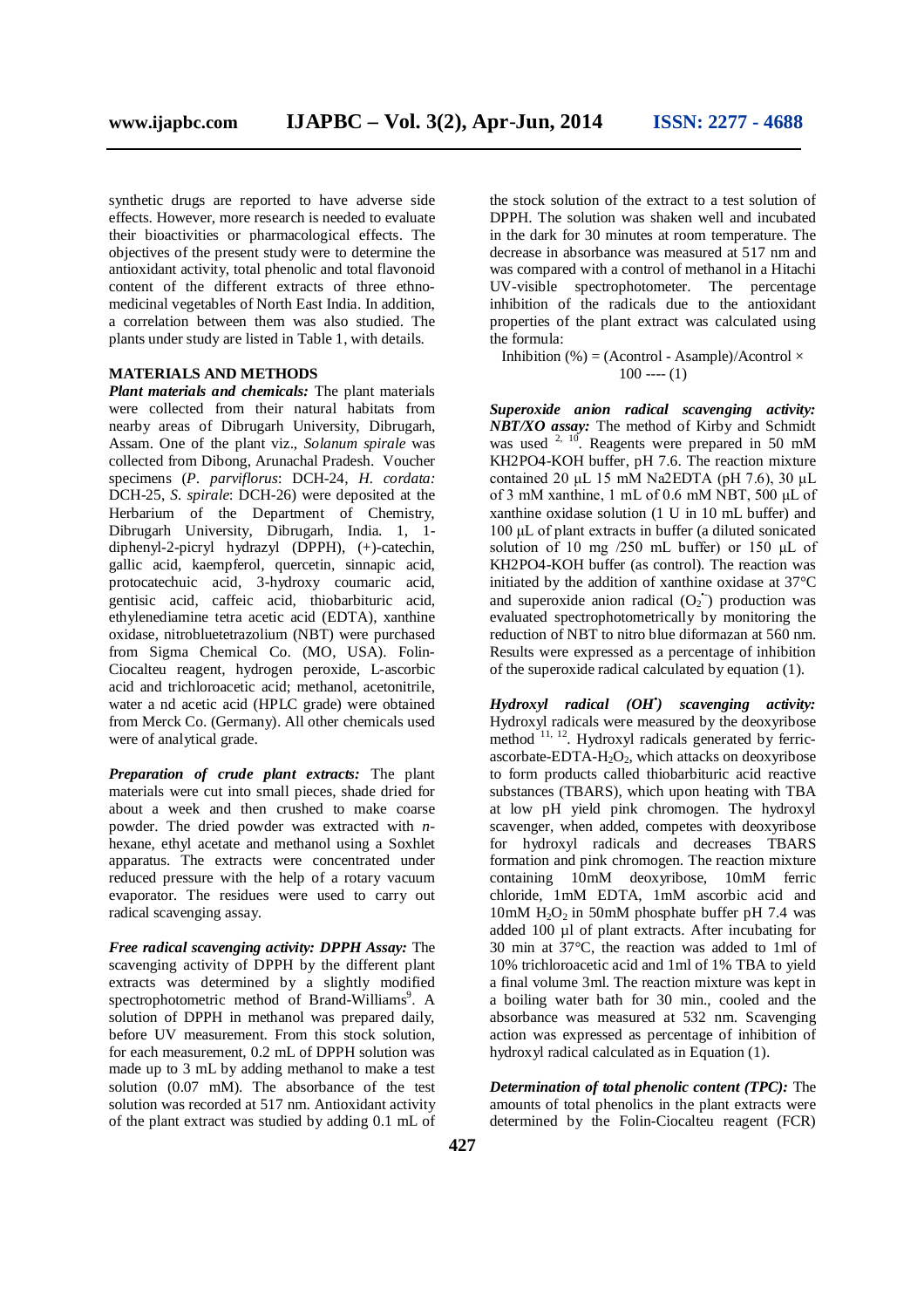method  $^{2, 13, 14}$ . To 1.5 mL of a dilute extract of each plant, 5 mL of 10% diluted FCR and 4 mL of aq.  $Na_2CO_3$  (7.5%) were added and the resulting mixture was allowed to stand for 30 minutes, and the total phenolics were determined using an UV-Visible spectrophotometer at 760 nm. The average of triplicate measurements was used to calculate the phenolic content as mg gallic acid equivalents (GAE) / g dry weight of the plant extract. Gallic acid was used for the preparation of standard curve.

*Determination of total flavonoid content (TFC):*  TFC was determined by the aluminum chloride colorimetric method  $2, 14, 15$ . The calibration curve was prepared by preparing catechin solutions at different concentrations (20-100 mg/L). A 1 mL aliquot of appropriately diluted sample or standard solutions of catechins (20, 40, 60, 80 and 100 mg/mL) was added to a 10 mL volumetric flask containing 4 mL double distilled water. At zero time,  $0.3$  mL  $5\%$  NaNO<sub>2</sub> was added to the flask. After 5 min,  $0.3$  mL  $10\%$  AlCl<sub>3</sub> was added. At 6 min, 2 mL of 1M NaOH was added to the mixture followed by addition of 2.4 mL distilled water. Absorbance of the resulting pink mixture was determined at 510 nm versus the prepared water blank. The amounts of flavonoids in the plant extracts were expressed in mg catechin equivalents/g dry weight of the plant extract.

*RP-HPLC analysis:* HPLC analysis was accomplished on a Shimadzu Prominence reverse phase (RP)-HPLC instrument equipped with a manual injector, a programmable wavelength photodiode array (PDA) UV detector (200-400 nm) and a modified silica gel  $(C18)$  column <sup>16</sup>. The flow rate was 1 mL/min and the injection volume was 20 μL. The mobile phase was a binary solvent system consisting of (A) water: acetonitrile (91:9) with 2% acetic acid, and (B) acetonitrile: water (80:20) with 2% acetic acid. The freshly prepared infusions from methanolic plant extracts were filtered through a 0.2 µm Nylon 66 membrane filter and 20 µL of each plant extracts were injected. The compounds were identified by comparing with a standard of each identified compound using the retention time and the absorbance spectrum profile. Quantification of the compounds was based on peak area, obtained with valley-to-valley integration using standard compounds. For this 1 mg of each standard compounds and extracts were diluted to 10 mL in methanol.

*Statistical analysis:* All analyses were performed in triplicate. The data were recorded as means  $\pm$  standard deviations (SD). Correlation coefficients (*R*) to determine the relationship between two variables (between radical scavenging activities and TPC and TFC) were calculated using MS Excel Software (CORREL statistical function).

## **RESULTS AND DISCUSSIONS**

## *Free radical scavenging activity: DPPH Assay*

The n-hexane, ethyl acetate and methanol extracts of all three plants investigated were found to reduce DPPH within 30 minutes (Table 2). The methanol extracts of all three species showed the highest DPPH radical scavenging activity (P. parviflorus -91.06%, H. cordata  $-79.83\%$  and S. spirale  $-64.14\%$ ) at a concentration of  $\sim$  4 mg dry extract/mL of solvent. These percentages can be considered as full absorption inhibition of DPPH, because after completion of the reaction, the final solution always possesses some color and, therefore, its absorption inhibition compared with colorless methanol solution cannot reach 100%. The ethyl acetate and n- hexane extracts were considerably less effective radical scavengers than the methanol extracts, with the ethyl acetate extracts being more active than the n-hexane extracts. The results provided in Table 2 demonstrate that the highest antiradical activity was exhibited by the methanol extract of P. parviflorus.

## *Superoxide anion radical scavenging activity: NBT/XO assay:*

The NBT/XO superoxide radical scavenging assay relies on the competition between test substrate and nitro blue tetrazolium chloride (NBT) for superoxide anion generated by the xanthine/xanthine oxidase system. The decrease in absorbance at 560 nm with antioxidants thus indicates the consumption of superoxide anion in the reaction mixture<sup>2</sup>.

The results in Table 3 show that of the extracts tested, the methanol extracts of all three plants had the highest superoxide anion radical scavenging potential in comparison with their n-hexane and ethyl acetate extracts, although the ethyl acetate extracts were also good superoxide anion inhibitors. Of the three medicinal plants, P. parviflorus had the best superoxide anion radical scavenging activity, followed by H. cordata and S. spirale.

## *Hydroxyl radical (OH• ) scavenging activity:*

The ability of three vegetables to scavenge hydroxyl radicals was measured by studying competition between deoxyribose and plant extracts for hydroxyl radical generated from ferric-ascorbate-EDTA-H<sub>2</sub>O<sub>2</sub> system. Hydroxyl radicals attack deoxyribose starting a set of reactions which eventually results in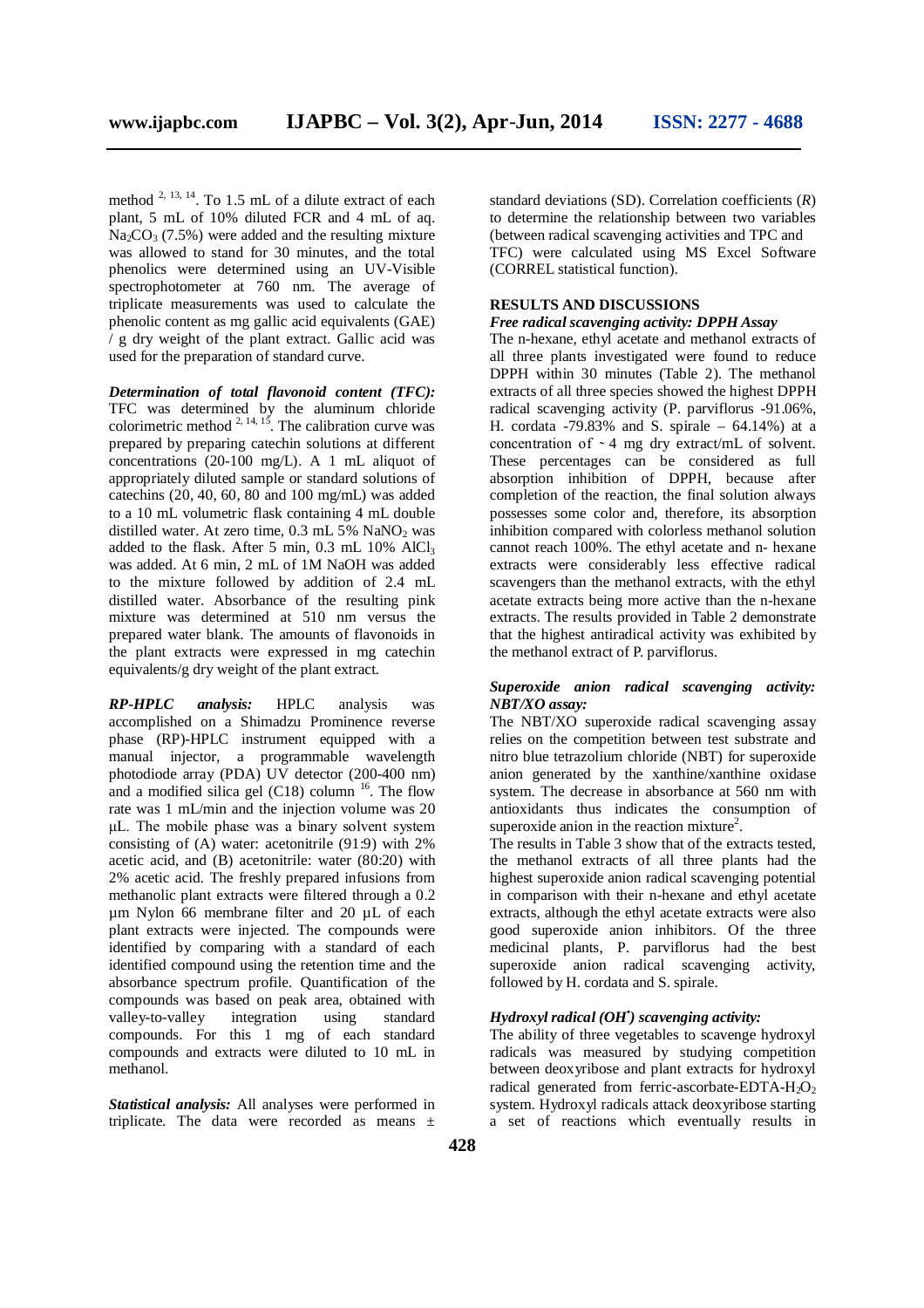thiobarbituric acid reactive substance (TBARS), which upon heating with thiobarbituric acid yield a pink chromogen. When a tested extract scavenges hydroxyl radicals, the TBARS formation is decreased. It was observed that the methanol extracts of all three species had the maximum of hydroxyl radical scavenging activity. Among the three medicinal plants, S. spirale showed the highest hydroxyl radical scavenging activity, followed by P. parviflorus and H. cordata (Table 4).

#### *Determination of total phenolic content (TPC):*

Phenolics constitute one of the major groups of compounds acting as primary antioxidants. Hence, it was reasonable to determine their total amount in the selected plant extracts. The phenolic compounds were estimated under basic conditions using the Folin-Ciocalteu reagent (FCR) method; the results are expressed in terms of gallic acid equivalents (GAE) (Table 5).

The results showed high total phenolic contents (TPC), with gallic acid equivalents from  $31.95 \pm 0.03$ and  $120.64 \pm 0.01$  mg/g of extract. The highest values were obtained for the methanol extracts of each of the three species. As the antiradical activity was also found to be highest in the methanol extracts, a direct correlation between the antiradical activity and the TPC of these medicinal vegetables has been observed.

## *Determination of total flavonoid content (TFC):*

Many flavonoids are found to possess effective radical scavenging activity because of their phenolic hydroxyl groups<sup> $2,8$ </sup>. The total flavonoid content (TFC) was determined by an aluminum chloride method using catechin as a reference compound.

The TFC's of the three medicinal vegetables are given in Table 6. The content of flavonoids (mg/g), in catechin equivalents (CE), varied from  $6.52 \pm 0.03$  to  $108.55 \pm 0.03$ . Of the three extracts of each vegetable, the methanol extracts had the highest flavonoid contents, with that of P. parviflorus being the highest (108.55  $\pm$  0.03).

## *Correlation between radical scavenging activity and the total phenolic and flavonoid contents:*

The free radical scavenging activities of the three medicinal vegetables determined by different methods were correlated to their TPC and TFC, as shown in Table 7. From the results of the radical scavenging assays (DPPH,  $O_2$ <sup>\*</sup> and <sup>\*</sup>OH), a strong correlation was found between them (Table 7). In

case of H. cordata, the correlation was not so significant between DPPH vs  $O_2^{\star}$  and DPPH vs  $\cdot$ OH (0.728 and 0.883 respectively).

The free radical scavenging activities were also correlated to their total phenolic content. DPPH,  $O_2$ <sup>\*</sup> and •OH assay shows significant corrrelationship with the total phenolic content which signifies the direct relationship between the total phenolic compound present in the plant extracts with their free radical scavenging activities. Similarly strong positive correlations were also found for free radical scavenging activities with the total flavonoid content of the plant extract (Table 7**)**.

#### *RP-HPLC analysis:*

The methanol extracts of all the three medicinal vegetables having maximum antiradical activity as well as they contained considerable amount of TPC and TFC. Moreover, the TPC, TFC and the antioxidant activities of the plant species are positively correlated (Table 7). This signifies that the phenolic compounds contributed to the antioxidant activities of the plant extracts. So, HPLC was carried out on the plant extracts to identify the phenolic compounds responsible for antioxidant activity. The methanol extracts of all three species were analyzed by RP-HPLC, and some phenolic acids and flavonoids were identified by comparison with authentic compounds (Table 8 and Figure 1-3).

## **CONCLUSION**

The methanol extracts of the three medicinal vegetables showed high antiradical activity in DPPH,  $O_2$ <sup>\*</sup> and <sup>\*</sup>OH assays. The methanol extracts were also found to be rich in TPC and TFC. The results of this study clearly show the presence of substantial amount of phenolic and flavonoid components in the three plant species, which can be considered as good sources for medicinal and food application. A strong correlation was observed between DPPH,  $O_2$ <sup>\*</sup> and •OH assays. RP-HPLC analysis of the extracts of the three plants showed the presence of different phenolic compounds. These findings indicate that the polyphenolic rich extracts of these plant species have a significant potential to allow future exploitation as a natural antioxidant and dietary source for the mitigation of oxidative stress-induced liver injury.

## **ACKNOWLEDGEMENT**

Authors are thankful to the University Grants Commission, New Delhi for financial assistance under SAP-DRS-I.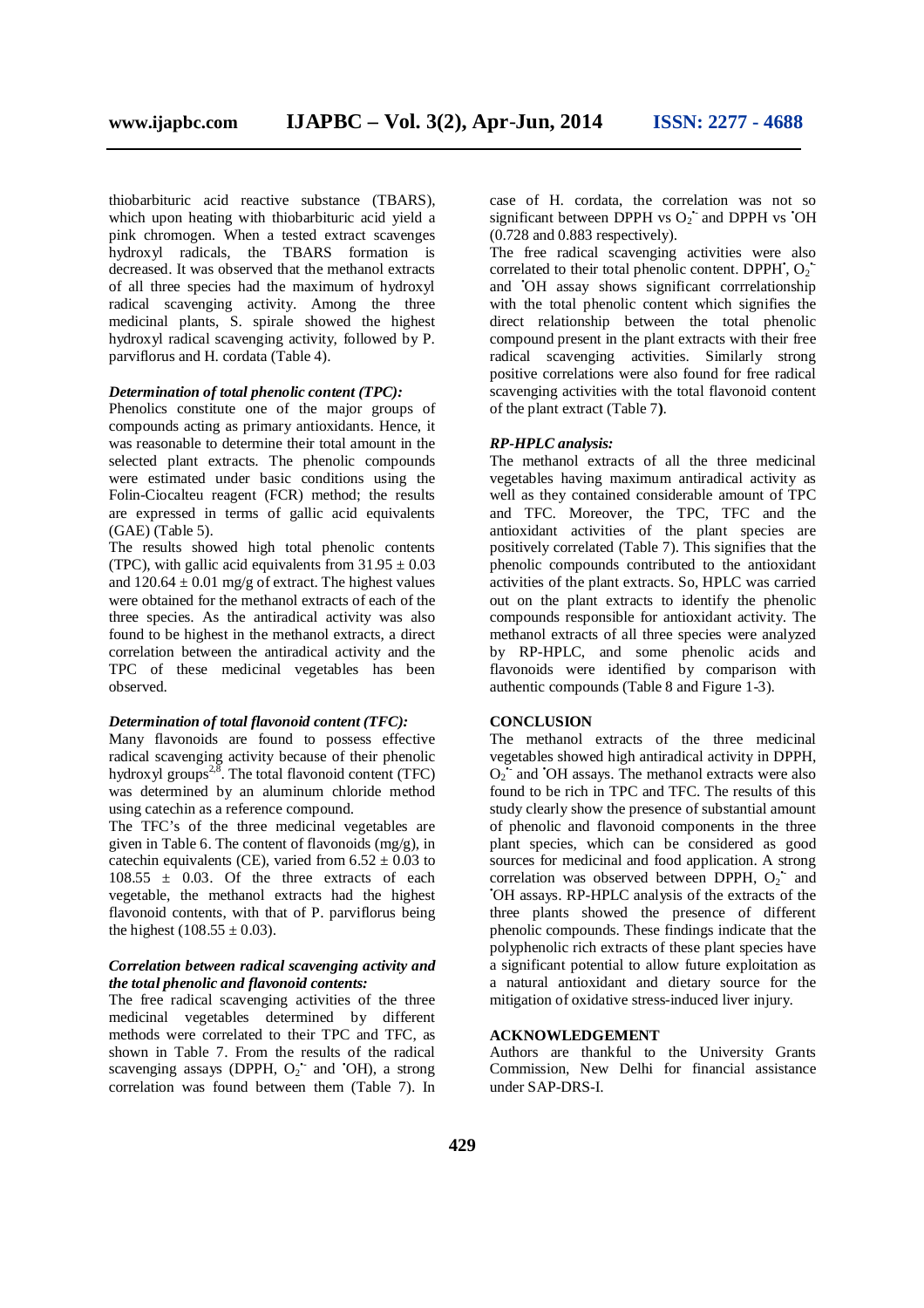|                | т тапты пременен                    |                          |                                             |  |  |  |  |  |
|----------------|-------------------------------------|--------------------------|---------------------------------------------|--|--|--|--|--|
| S1             | Plant names                         | Parts used/Form of use   | Method/purpose of use                       |  |  |  |  |  |
| N <sub>o</sub> |                                     |                          |                                             |  |  |  |  |  |
| $\overline{1}$ | Benth.<br>parviflorus<br>Pogostemon | Leaf and root            | Leaves are taken as medicinal vegetables in |  |  |  |  |  |
|                | [Lamiacea]                          |                          | cooked form and considered good for liver   |  |  |  |  |  |
|                |                                     |                          | problems                                    |  |  |  |  |  |
| 2              | Houttuvinia<br>Thunb.<br>cordata    | Leaf                     | Leaves are taken as medicinal vegetables in |  |  |  |  |  |
|                | [Saururaceae]                       |                          | cooked form and good for liver functions    |  |  |  |  |  |
| 3              | Solanum spirale Roxb [Solanaceae]   | Leaves, berries and root | Used as vegetables considering good for     |  |  |  |  |  |
|                |                                     |                          | liver and stomach disorders and high blood  |  |  |  |  |  |
|                |                                     |                          | pressure                                    |  |  |  |  |  |

**Table 1 Plants investigated**

| <b>Table 2</b>                                      |
|-----------------------------------------------------|
| Inhibition (%) of DPPH by three vegetables extracts |
|                                                     |

| Plants         | DPPH inhibition $(\% )$ (mean $\pm$ SD) |                   |                   |  |  |
|----------------|-----------------------------------------|-------------------|-------------------|--|--|
|                | $n$ -Hexane                             | EtOAc             | MeOH              |  |  |
| P. parviflorus | $64.83 \pm 0.041$                       | $82.71 + 0.037$   | $91.06 \pm 0.037$ |  |  |
| H.cordata      | $26.76 + 0.042$                         | $60.13 + 0.021$   | $79.83 \pm 0.016$ |  |  |
| S. spirale     | $42.25 + 0.037$                         | $51.92 \pm 0.054$ | $64.14 + 0.044$   |  |  |

[mean ± Standard deviation (SD) of triplicate measurements].

|        | Table 3                                                           |  |
|--------|-------------------------------------------------------------------|--|
|        | Inhibition (%) of superoxide radical by three vegetables extracts |  |
| Plants | $\Omega$ inhibition $(\% )$ (mean+ SD)                            |  |

| Plants         | $O_2$ inhibition (%) (mean ± SD) |                   |                   |  |  |  |
|----------------|----------------------------------|-------------------|-------------------|--|--|--|
|                | $n$ -Hexane                      | EtOAc             | MeOH              |  |  |  |
| P. parviflorus | $27.34 + 0.042$                  | $49.25 + 0.026$   | $70.67 + 0.037$   |  |  |  |
| H.cordata      | $28.36 + 0.044$                  | $50.04 \pm 0.024$ | $65.01 \pm 0.026$ |  |  |  |
| S. spirale     | $26.35+0.041$                    | $48.18 + 0.071$   | $63.55+0.054$     |  |  |  |

[mean ± Standard deviation (SD) of triplicate measurements].

| <b>Table 4</b>                                                                         |  |
|----------------------------------------------------------------------------------------|--|
| Inhibition $\left(\frac{0}{0}\right)$ of hydroxyl radical by three vegetables extracts |  |

| Plants         | $OH$ inhibition $(\%)$ (mean $\pm$ SD) |                   |                   |  |  |  |
|----------------|----------------------------------------|-------------------|-------------------|--|--|--|
|                | $n$ -Hexane                            | EtOAc             | MeOH              |  |  |  |
| P. parviflorus | $37.48 \pm 0.024$                      | $63.46 \pm 0.099$ | $76.08 \pm 0.024$ |  |  |  |
| H.cordata      | $38.38 \pm 0.024$                      | $64.26 \pm 0.016$ | $73.11 \pm 0.016$ |  |  |  |
| S. spirale     | $39.56 \pm 0.041$                      | $65.37 + 0.021$   | $79.89 + 0.004$   |  |  |  |

[mean ± Standard deviation (SD) of triplicate measurements].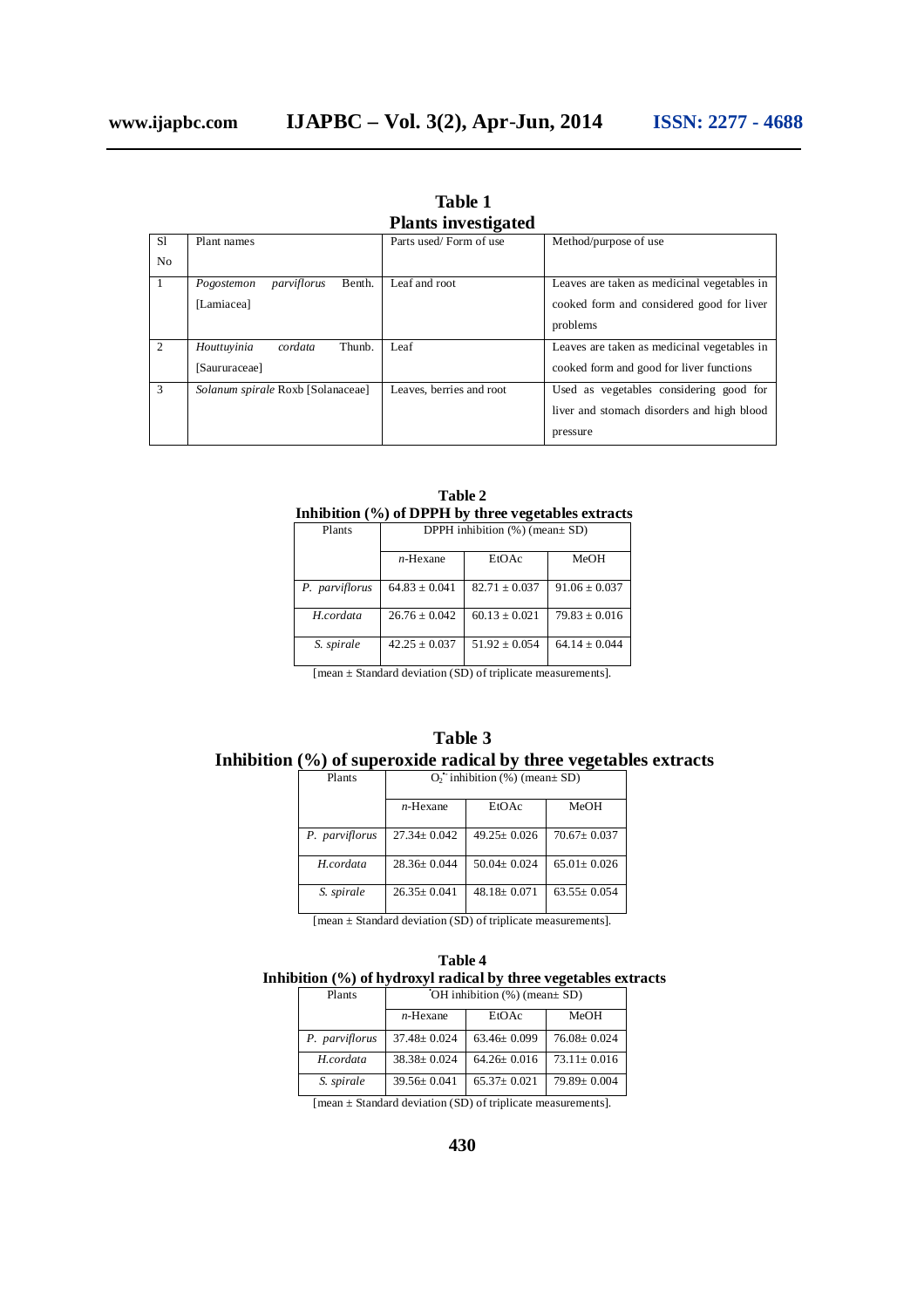## **Total phenolic contents of the three vegetable extracts (GAE: mg/g ofextract).**

Plants Total phenolic content (mean± SD)

|                | $n$ -Hexane      | EtOAc            | MeOH             |  |  |  |
|----------------|------------------|------------------|------------------|--|--|--|
| P. parviflorus | $52.53 + 0.03$   | $78.44 \pm 0.04$ | $120.64 + 0.01$  |  |  |  |
| H cordata      | $38.84 \pm 0.03$ | $46.76 \pm 0.04$ | $70.61 \pm 0.01$ |  |  |  |
| S. spirale     | $31.95 \pm 0.03$ | $36.93 + 0.03$   | $45.95 + 0.01$   |  |  |  |

[mean ± Standard deviation (SD) of triplicate measurements].

| 'able 6 |  |
|---------|--|
|---------|--|

## **Total flavonoid contents of the three vegetable extracts (CE: mg/g of extract).**

| Plants         |                  | Total flavonoid content (mean $\pm$ SD) |                   |  |  |
|----------------|------------------|-----------------------------------------|-------------------|--|--|
|                | $n$ -Hexane      | EtOAc                                   | MeOH              |  |  |
| P. parviflorus | $14.27 \pm 0.03$ | $89.52 \pm 0.02$                        | $108.55 \pm 0.03$ |  |  |
| H.cordata      | $6.52 \pm 0.03$  | $19.84 \pm 0.025$                       | $25.75 \pm 0.03$  |  |  |

*S. spirale*  $8.31 \pm 0.03$  17.41  $\pm$  0.01 31.95  $\pm$  0.01 [mean ± Standard deviation (SD) of triplicate measurements].

| Table 7     |                                                     |             |                           |                    |              |                   |                    |                       |                  |
|-------------|-----------------------------------------------------|-------------|---------------------------|--------------------|--------------|-------------------|--------------------|-----------------------|------------------|
|             | Pearson's Correlation (R) between AOAs, TPC and TFC |             |                           |                    |              |                   |                    |                       |                  |
| Plants      | <b>DPPH</b><br>VS.                                  | <b>DPPH</b> | $O_2$ <sup>+</sup><br>VS. | <b>DPPH</b><br>VS. | $O_2$<br>VS. | <b>HO.</b><br>VS. | <b>DPPH</b><br>VS. | O <sub>2</sub><br>VS. | <b>OH</b><br>VS. |
|             | $O_2$                                               | <b>VS</b>   | Ю.                        | <b>TPC</b>         | <b>TPC</b>   | <b>TPC</b>        | <b>TFC</b>         | <b>TFC</b>            | <b>TFC</b>       |
|             |                                                     | Ю.          |                           |                    |              |                   |                    |                       |                  |
| $P_{\cdot}$ | 0.980                                               | 0.999       | 0.982                     | 0.941              | 0.989        | 0.945             | 0.922              | 0.948                 | 0.991            |
| parviflorus |                                                     |             |                           |                    |              |                   |                    |                       |                  |
| H. cordata  | 0.809                                               | 0.992       | 0.728                     | 0.883              | 0.958        | 0.887             | 0.999              | 0.977                 | 0.999            |

*S. spirale* 0.986 0.974 0.998 0.995 0.965 0.948 0.998 0.973 0.958

| <b>Table 8</b>                                                              |
|-----------------------------------------------------------------------------|
| Phenolic constituents of the methanol extracts of the three plant extracts. |

| Compounds           | <b>Retention Time</b> | Quantity of the identified compounds $(mg/g)$ |            |            |
|---------------------|-----------------------|-----------------------------------------------|------------|------------|
|                     |                       | P. parviflorus                                | H. cordata | S. spirale |
| Gallic Acid         | 4.686                 | 5.78                                          | 0.08       | 0.17       |
| Protocatechuic Acid | 7.536                 | 0.09                                          |            | 0.01       |
| Catechin            | 12.886                | $-$                                           | --         | 0.09       |
| Gentisic Acid       | 14.482                | --                                            | --         | 0.67       |
| Caffeic Acid        | 17.306                | 2.87                                          | --         |            |
| m- Coumaric Acid    | 24.764                | 0.12                                          | 0.18       | 0.26       |
| Sinapic Acid        | 25.209                | 1.07                                          | 0.01       | 0.58       |
| Quercetin           | 30.216                | 3.03                                          | 1.09       | 0.19       |
| Kaempferol          | 33.710                | 4.30                                          | --         | --         |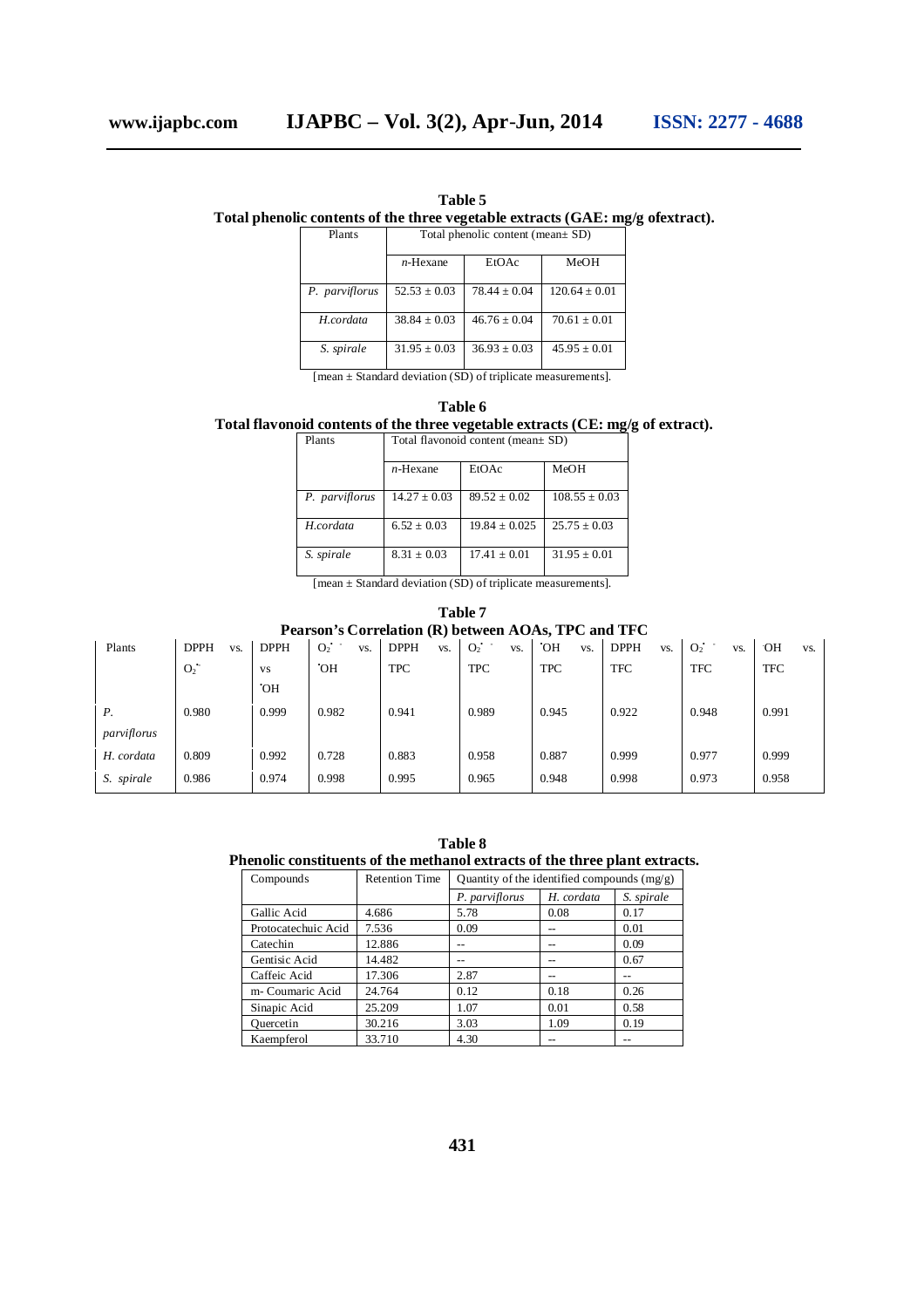



In **Figure 1:** (1) Gallic Acid, (2) Protocatechuic Acid, (3) Caffeic Acid, (4) m-Coumaric Acid, (5) Sinapic Acid, (6) Quercetin and (7) Kaempferol; **Figure 2:** (1) Gallic Acid, (2) m-Coumaric Acid, (3) Sinapic